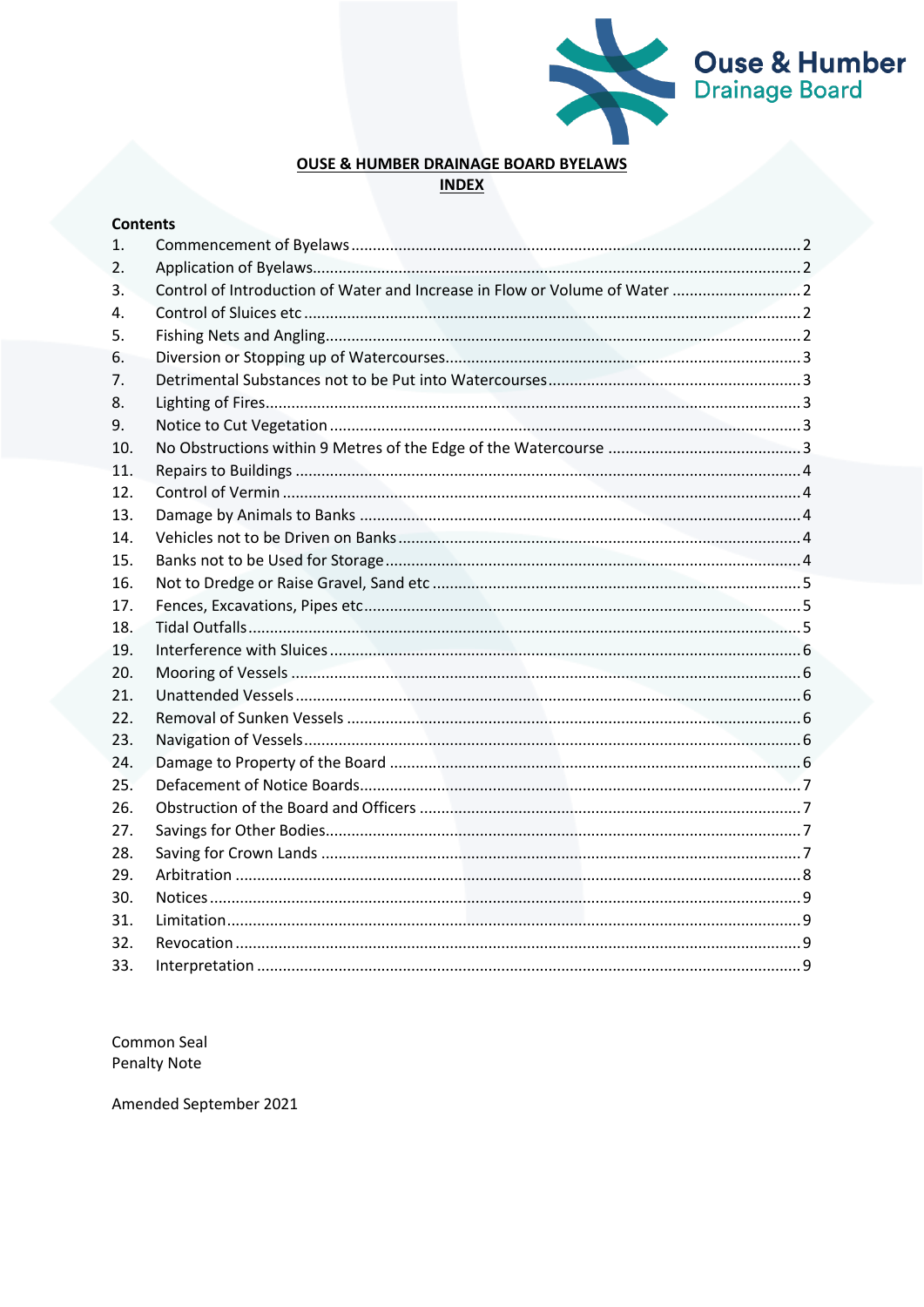# **OUSE & HUMBER DRAINAGE BOARD BYELAWS**

The Ouse & Humber Drainage Board ("the Board") under and by virtue of the powers and authority vested in them by section 66 of the Land Drainage Act 1991, do hereby make the following Byelaws which are considered necessary for [one or more of] the following purposes:-

- (a) securing the efficient working of the drainage system in their District,
- (b) regulating the effects on the environment in the Board's district of a drainage system, or
- (c) securing the effectiveness of flood risk management work within the meaning of section 14A of the Act,

together, "the Purposes";-

# <span id="page-1-0"></span>**1. Commencement of Byelaws**

These Byelaws shall come into operation at the expiration of one month beginning with the day on which they are confirmed by the Secretary of State.

#### <span id="page-1-1"></span>**2. Application of Byelaws**

- (a) These Byelaws shall have effect within the District;
- (b) the watercourses referred to in these Byelaws are watercourses and drainage works which are for the time being vested in or under the control of the Board.

#### <span id="page-1-2"></span>**3. Control of Introduction of Water and Increase in Flow or Volume of Water**

No person shall for any purpose, including as a result of development (within the meaning of section 55 of the Town and Country Planning Act 1990 as amended ("the 1990 Act")) (whether or not such development is authorised by the 1990 Act or any regulation or order whatsoever or none of them) by means of any channel, siphon, pipeline or sluice or by any other means whatsoever introduce any water into any watercourse in the District [Area] so as to directly or indirectly increase the flow or volume of water in any watercourse in the District [Area] (without the previous consent of the Board)."

# <span id="page-1-3"></span>**4. Control of Sluices etc**

Any person having control of any sluice, water control structure or appliance for introducing water into any watercourse in the district or for controlling or regulating or affecting the f low of water in, into or out of any watercourse shall use and maintain such sluice, water control structure or appliance in accordance with such reasonable directions as may from time to time be given by the Board with a view to securing or furthering one or more of the Purposes.

#### <span id="page-1-4"></span>**5. Fishing Nets and Angling**

No person shall angle or set any nets or engines for the catching or keeping of fish in any watercourse in such a manner as to cause damage to or endanger the stability of the bank of the watercourse or to affect or impede the flow of water.

In this Byelaw "nets" includes –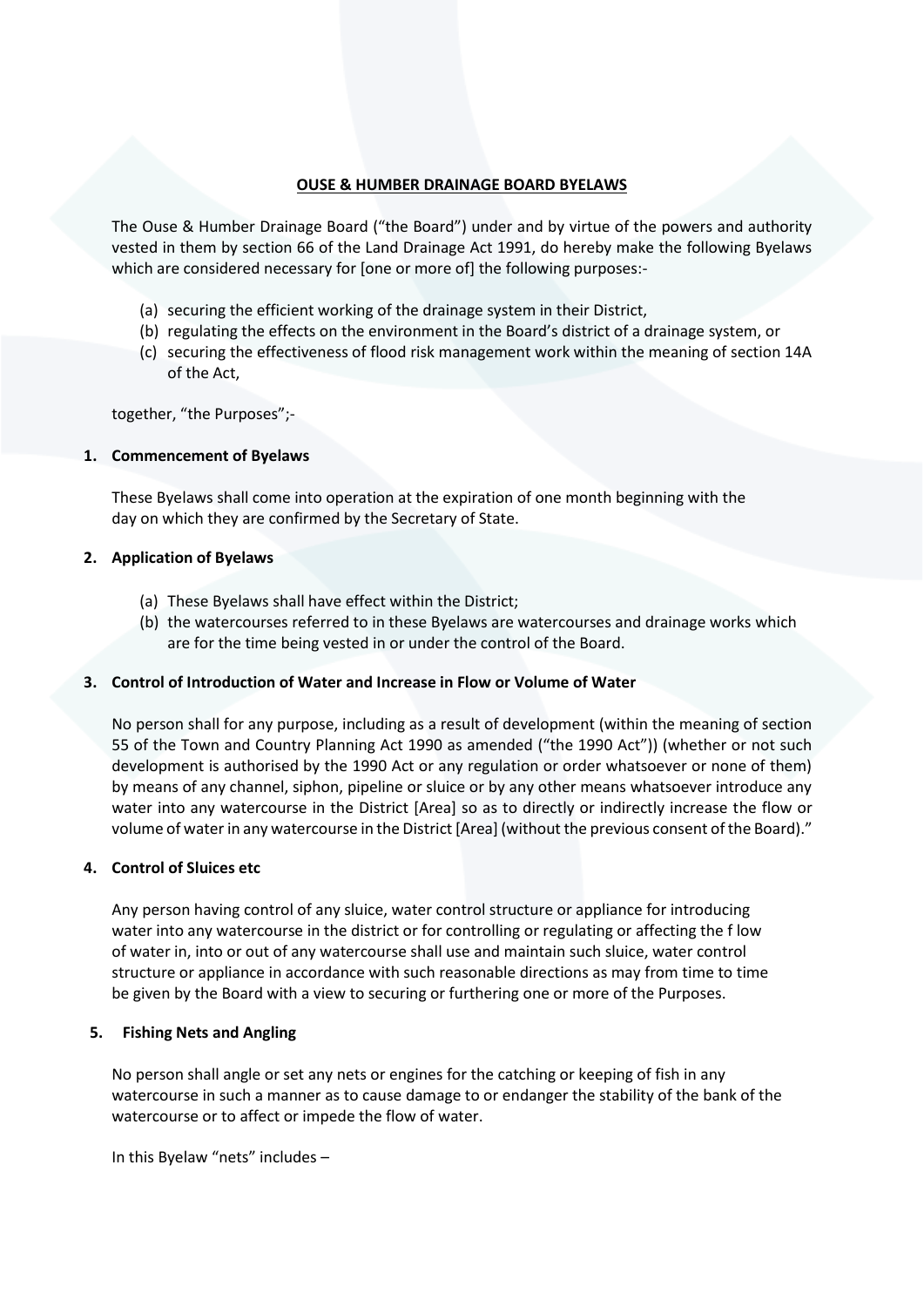- (a) a stake net, bag net or keep net;
- (b) any net secured by anchors and any net, or other implement for taking fish, fixed to the soil or made stationary in any other way;
- (c) any net placed or suspended in any inland or tidal waters unattended by the owner or a person duly authorised by the owner to use it for fish, and any engine, device, machine, or contrivance, whether floating or otherwise, for placing or suspending such a net or maintaining it in working order or making it stationary.

# <span id="page-2-0"></span>**6. Diversion or Stopping up of Watercourses**

No person shall, without the previous consent of the Board, take any action, or knowingly permit or aid or abet any person to take any action to stop up any watercourse or divert or impede or alter the level of or direction of the flow of water in, into or out of any watercourse.

# <span id="page-2-1"></span>**7. Detrimental Substances not to be Put into Watercourses**

No person shall, so as directly or indirectly to obstruct, impede or interfere with the flow of water in, into or out of any watercourse or so as to damage the bank –

- (a) discharge or put or cause or permit to be discharged or put or negligently or wilfully cause or permit to fall into any watercourse any object or matter of any kind whatsoever whether solid or liquid:
- (b) allow any such object or matter as is referred to in sub-paragraph (a) of this Byelaw to remain in proximity to any watercourse in such manner as to render the same liable to drift or fall or be carried into any watercourse.

Provided that nothing in this Byelaw shall be deemed to render unlawful the growing or harvesting of crops in accordance with normal agricultural practice.

#### <span id="page-2-2"></span>**8. Lighting of Fires**

No person shall light or cause or permit to be lighted or commit any action liable to cause to be lighted any fire on any land adjoining the watercourse where such action is liable to set on fire the peat land forming the banks of the watercourse or any vegetation including trees, growing on land forming the banks of the watercourse.

# <span id="page-2-3"></span>**9. Notice to Cut Vegetation**

Any person having control of any watercourse shall, upon the receipt of a notice served on him by the Board requiring him so to do, cut down and keep cut down all vegetation, including trees, growing in or on the bank of a watercourse, within such reasonable time as may be specified in the notice, and shall remove such vegetation including trees, from the watercourse immediately after the cutting thereof.

Provided that, where a hedge is growing on the bank of a watercourse, nothing in this Byelaw shall require more than the pruning of the hedge to prevent it from growing over or into the watercourse, and the removal of the resultant cuttings.

#### <span id="page-2-4"></span>**10. No Obstructions within 9 Metres of the Edge of the Watercourse**

No person without the previous consent of the Board shall erect any building or structure (including a fence), whether temporary or permanent, or plant any tree, shrub, willow, or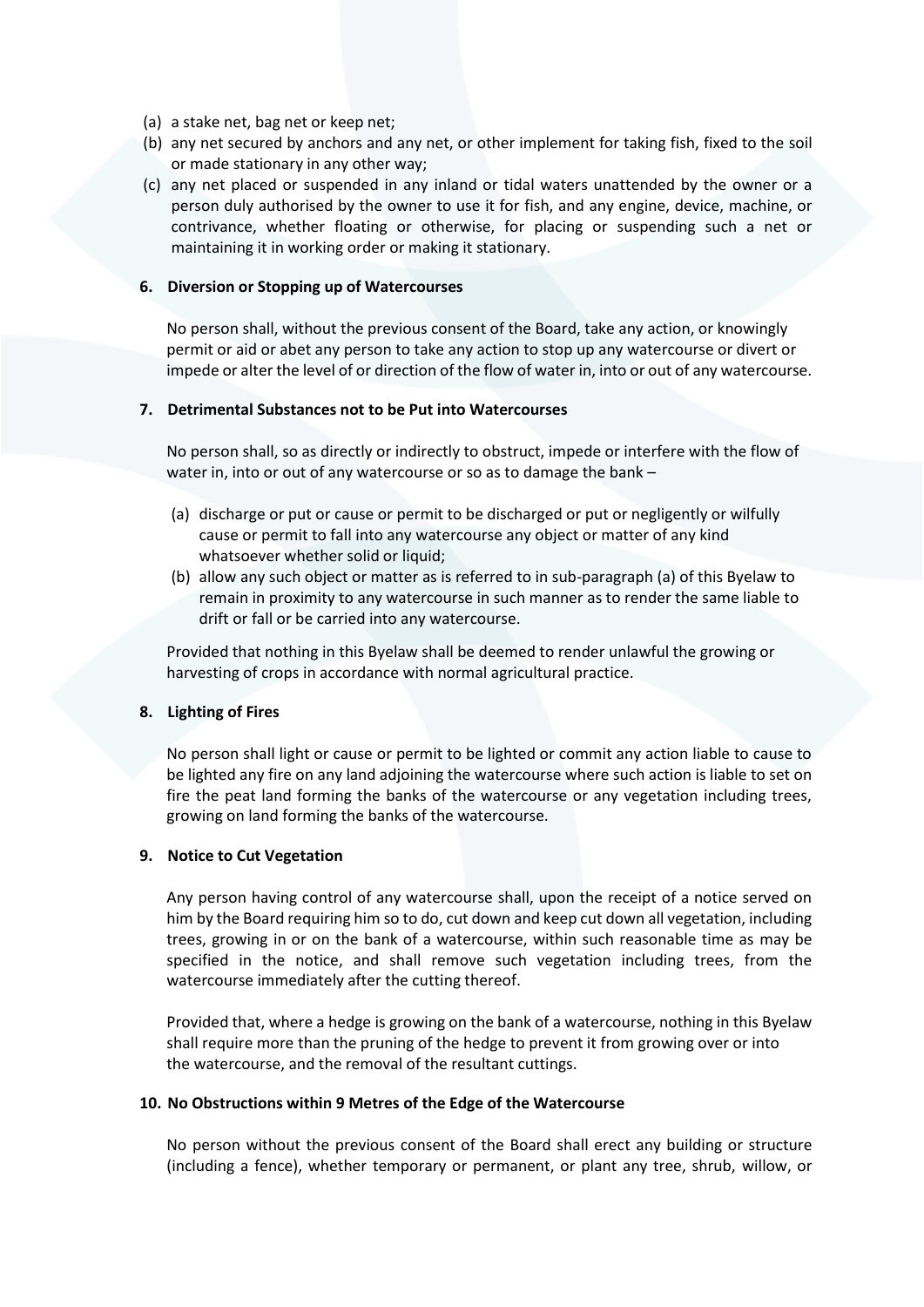other similar growth within 9 metres of the landward toe of the bank where there is an embankment or wall or within 9 metres of the top of the batter where there is no embankment or wall, or where the watercourse is enclosed within 9 metres of the enclosing structure.

#### <span id="page-3-0"></span>**11. Repairs to Buildings**

The owner of any building or structure in or over a watercourse or on the banks thereof shall, upon receipt of a notice from the Board that because of its state of disrepair –

- (a) the building or structure is causing or is in imminent danger of causing an obstruction to the flow of the watercourse, or
- (b) the building or structure is causing or is in imminent danger of causing damage to the bank of the watercourse,

carry out such reasonable and practicable works as are specified in the notice for the purpose of remedying or preventing the obstruction or damage within such reasonable time as is specified in the notice.

### <span id="page-3-1"></span>**12. Control of Vermin**

The occupier of any bank of a watercourse or any part thereof shall, upon being required by the Board by notice, within such reasonable time as may therein be specified, take such steps as are specified in the notice, being such steps as the Board consider necessary and practicable for preventing the bank from becoming infested by rabbits, rats, coypu, foxes and moles or any other wild mammal not being an animal listed in Schedule 5 or Schedule 6 to the Wildlife and Countryside Act 1981, but excluding the water vole from such control.

#### <span id="page-3-2"></span>**13. Damage by Animals to Banks**

All persons using or causing or permitting to be used any bank of any watercourse for the purpose of grazing or keeping any animal thereon shall take such steps including fencing as are necessary and reasonably practicable and shall comply with such reasonable directions as may from time to time be given by the Board to prevent the bank or the channel of the watercourse from being damaged by such use.

Provided that nothing in this Byelaw shall be deemed to affect or prevent the use of, for the purpose of enabling animals to drink at it, any place made or to be made or constructed as approved by the Board.

#### <span id="page-3-3"></span>**14. Vehicles not to be Driven on Banks**

No person shall use or drive or permit or cause to be used or driven any cart, vehicle, or implement of any kind whatsoever on, over or along any bank of a watercourse in such manner as to cause damage to such bank.

#### <span id="page-3-4"></span>**15. Banks not to be Used for Storage**

No person shall use or cause or permit to be used any bank of any watercourse for the purpose of depositing or stacking or storing or keeping any rubbish or goods or any material or things thereon in such a manner as by reason of the weight, volume or nature of such rubbish, goods, material or things causes or is likely to cause damage to or endanger the stability of the bank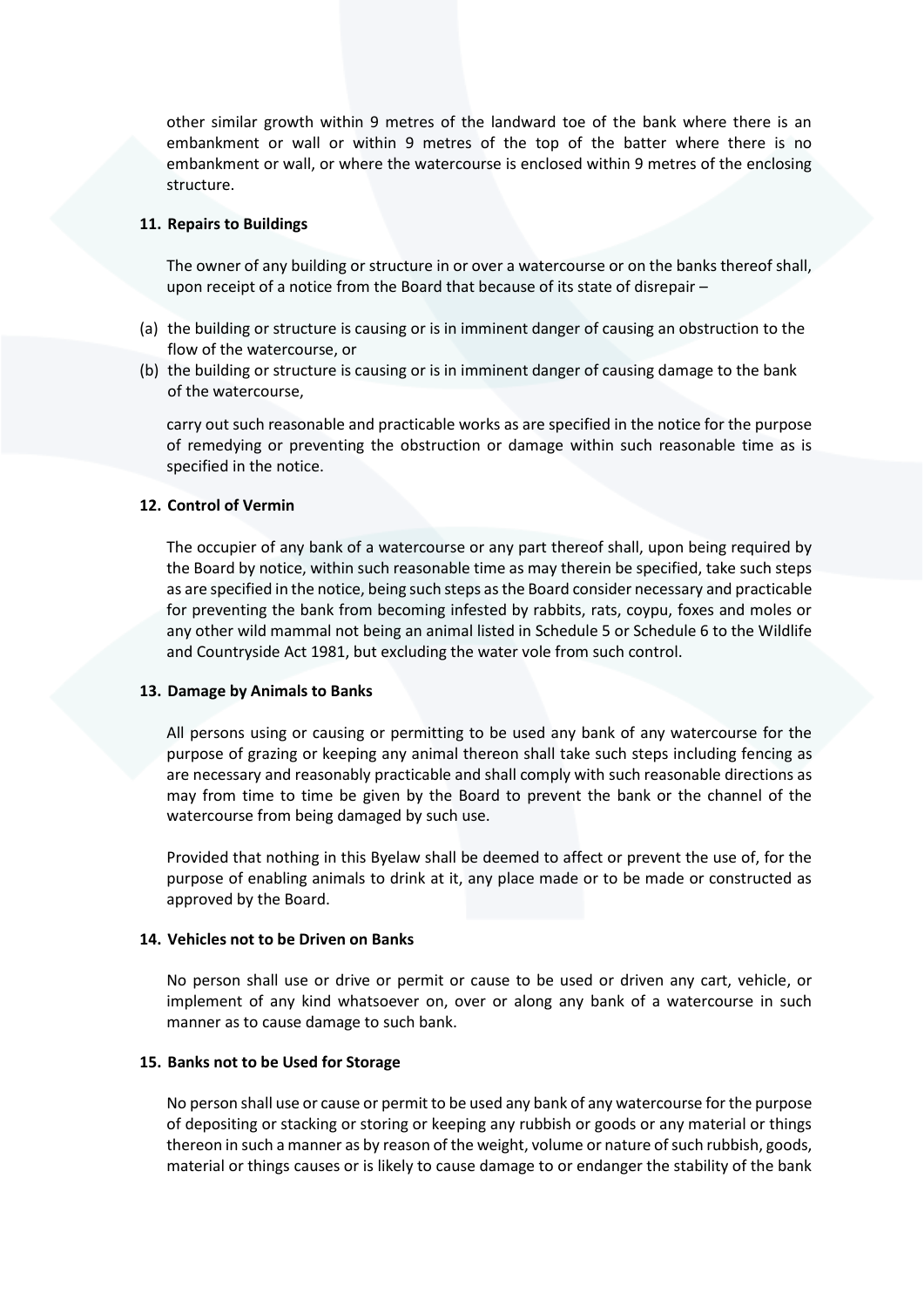or channel of the watercourse or interfere with the operations or access of the Board or the right of the Board to deposit spoil on the bank of the watercourse.

### <span id="page-4-0"></span>**16. Not to Dredge or Raise Gravel, Sand etc**

No person shall without the previous consent of the Board dredge or raise or take or cause or permit to be dredged or raised or taken any gravel, sand, ballast, clay, or other material from the bed or bank of any watercourse.

### <span id="page-4-1"></span>**17. Fences, Excavations, Pipes etc**

No person shall without the previous consent of the Board –

- (a) place or affix or cause or permit to be placed or affixed any gas or water main or any pipe or appliance whatsoever or any electrical main or cable or wire in, under or over any watercourse or in, over or through any bank of any watercourse;
- (b) cut, pare, damage or remove or cause or permit to be cut, pared, damaged or removed any turf forming part of any bank of any watercourse, or dig for or remove or cause or permit to be dug for or removed any stone, gravel, clay, earth, timber or other material whatsoever forming part of any bank of any watercourse or do or cause or permit to be done anything in, to or upon such bank or any land adjoining such bank of such a nature as to cause damage to or endanger the stability of the bank;
- (c) make or cut or cause or permit to be made or cut any excavation or any tunnel or any drain, culvert or other passage for water in, into or out of any watercourse or in or through any bank of any watercourse;
- (d) erect or construct or cause or permit to be erected or constructed any fence, post, pylon, wall, wharf, jetty, pier, quay, bridge, loading stage, piling, groyne, revetment or any other building or structure whatsoever in, over or across any watercourse or in or on any bank thereof;
- (e) place or fix or cause or permit to be placed or fixed any engine or mechanical contrivance whatsoever in, under or over any watercourse or in, over or on any bank of any watercourse in such a manner or for such length of time as to cause damage to the watercourse or banks thereof or obstruct the flow of water in, into or out of such watercourse.

Provided that this Byelaw shall not apply to any temporary work executed in an emergency but a person executing any work so excepted shall, as soon as practicable, inform the Board in writing of the execution and of the circumstances in which it was executed and comply with any reasonable directions the Board may give with regard thereto.

# <span id="page-4-2"></span>**18. Tidal Outfalls**

No person shall place or cause to be placed or abandon or cause to be abandoned upon the foreshore any trees, roots of trees, branches, timber, tins, bottles, boxes, tyres, bricks, stones, soil, wire, rubbish, or another object or matter whatsoever which (whether immediately or as a result of subsequent tidal action) may impede or be likely to impede the flow of water through the sluices or outfall pipes through the tidal banks or through the watercourses on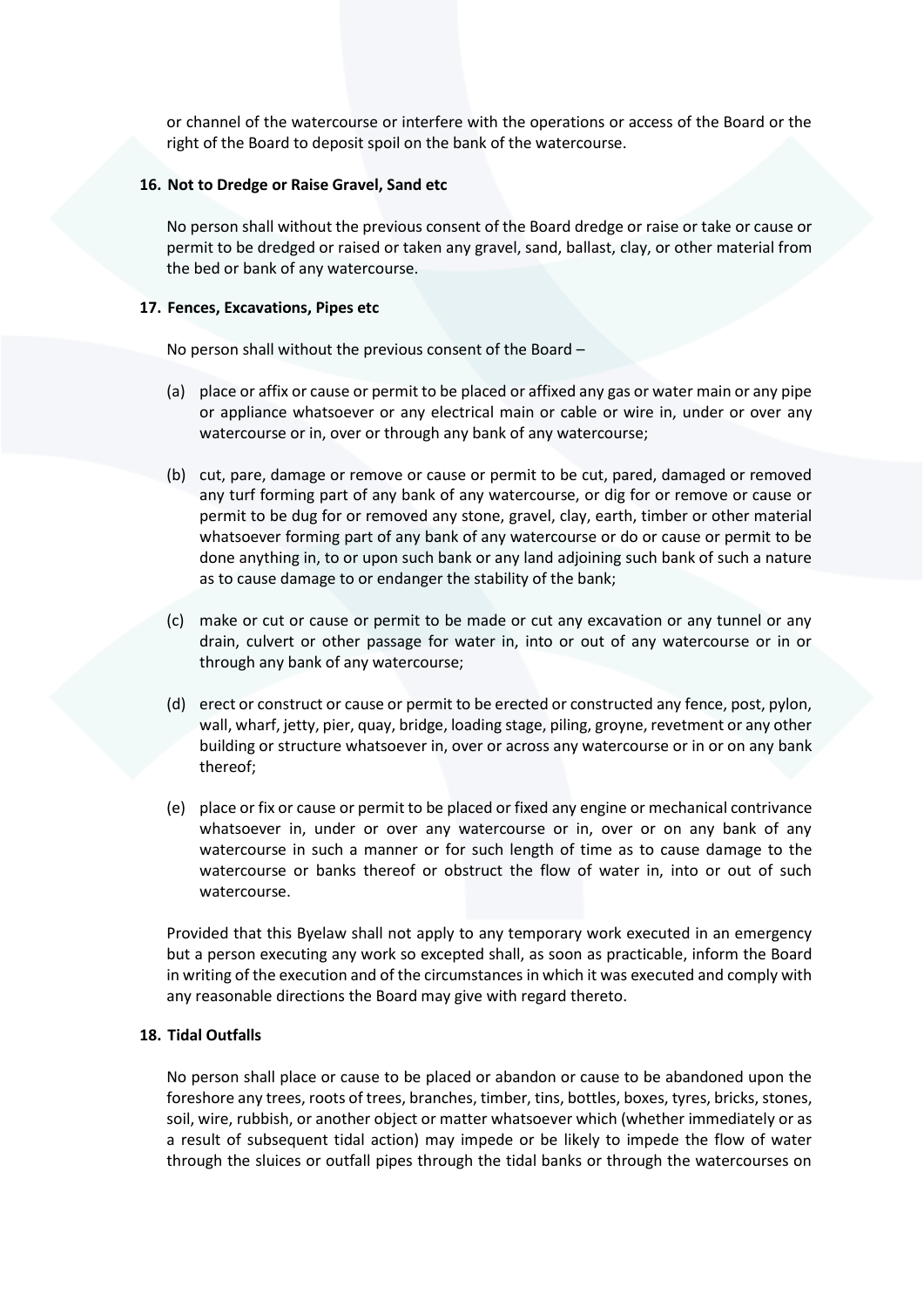such foreshore or impede or be likely to impede the operation of such sluices or outfall pipes or may cause or be likely to cause damage thereto.

#### <span id="page-5-0"></span>**19. Interference with Sluices**

No person shall without lawful authority interfere with any sluice, or other water control structure or appliance for controlling or regulating the flow of water in, into or out of a watercourse.

#### <span id="page-5-1"></span>**20. Mooring of Vessels**

No person shall moor or place any vessel in any watercourse or to or upon the bank of any watercourse in such manner or by such method as to cause or be likely to cause injury to such bank or in such manner as materially to obstruct or impede the free flow of water in, into or out of any watercourse.

#### <span id="page-5-2"></span>**21. Unattended Vessels**

No person shall leave any vessel unattended without taking due care to prevent such vessel from materially obstructing or impeding the free flow of water in, into or out of any watercourse or any sluice in any bank.

#### <span id="page-5-3"></span>**22. Removal of Sunken Vessels**

No person who is the owner of a vessel sunk, stranded, damaged or adrift in a watercourse or, in the case of a sunken vessel which is abandoned, who was the owner immediately before the abandonment shall, after ten days from the day on which the Board serves on him notice inwriting that the vessel is causing obstruction, permit the vessel to remain in the watercourse in such a manner as to impede or harmfully divert the flow of water in, into or out of the watercourse.

### <span id="page-5-4"></span>**23. Navigation of Vessels**

No person shall navigate any vessels in such a manner or at such a speed as to injure the bank of any watercourse and where the Board have by notice erected at any place limited the speed of vessels passing such place no person shall navigate a vessel at a speed over the bed of the watercourse greater than the speed so limited.

Provided that the Board shall not exercise their powers under this Byelaw so as to limit the speed of –

- (a) vessels in any tidal waters except after consultation with the Department for Transport, or
- (b) vessels navigating waterways of the Canal and River Trust for which speed limits are prescribed by the Byelaws of such Trust.

#### <span id="page-5-5"></span>**24. Damage to Property of the Board**

No person shall interfere with or damage any bank, bridge, building, structure, appliance, or other property of or under the control of the Board.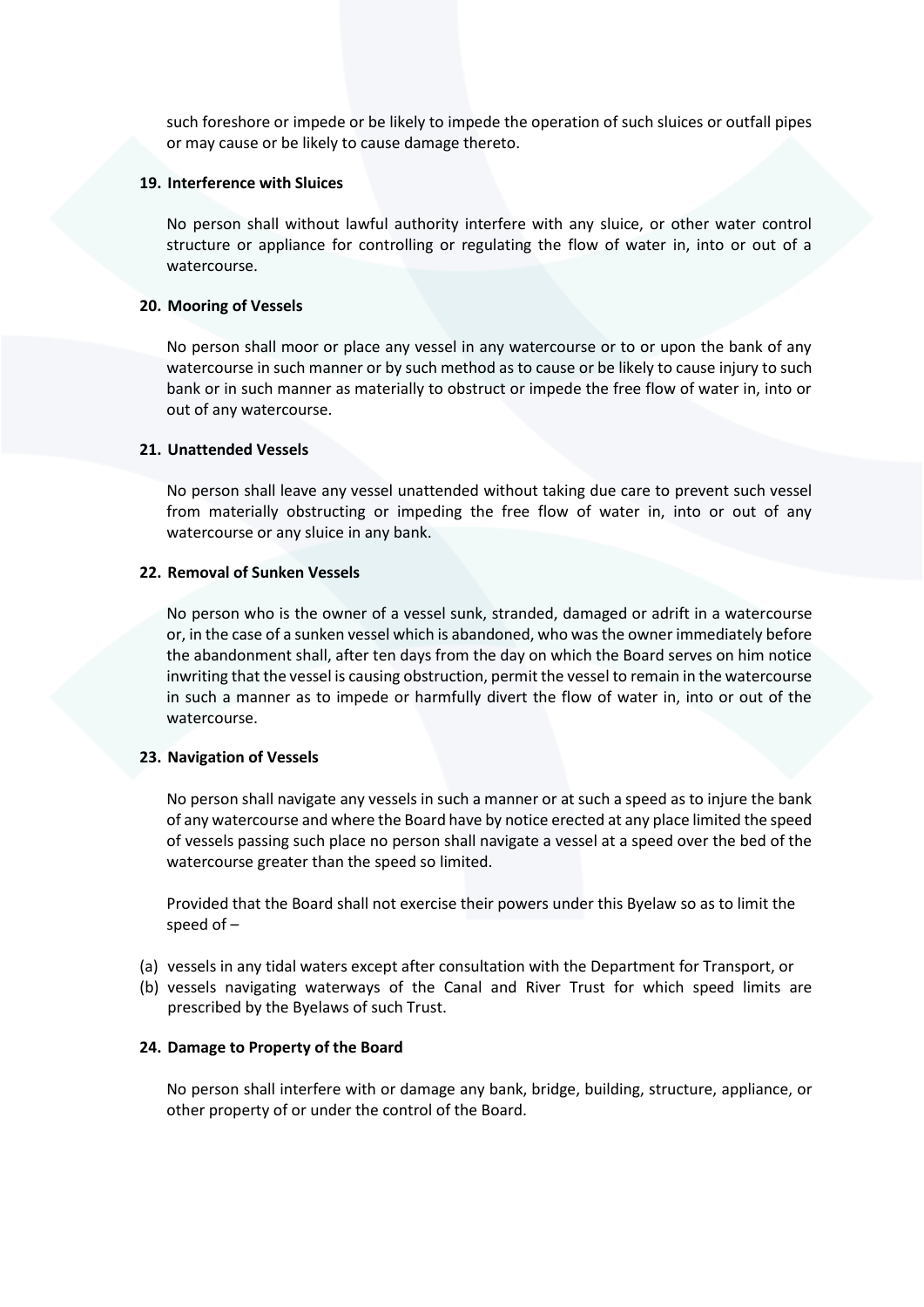# <span id="page-6-0"></span>**25. Defacement of Notice Boards**

No person shall deface or remove any notice board, notice or placard put up by the Board.

# <span id="page-6-1"></span>**26. Obstruction of the Board and Officers**

No person shall obstruct or interfere with any member, officer, agent, or servant of the Board exercising any of his functions under the Act or these Byelaws.

# <span id="page-6-2"></span>**27. Savings for Other Bodies**

Nothing in these Byelaws shall –

- (a) conflict with or interfere with the operation of any Byelaw made by the Environment Agency or of any navigation, harbour, conservancy, or local authority but no person shall be liable to more than one penalty or in the case of a continuing offence more than one daily penalty in respect of the same offence;
- (b) restrict, prevent, interfere with or prejudice the exercise of any statutory rights or powers which are now or hereafter may be vested in or exercised by –
	- i. any public utility undertaking carried on by a local authority under any Act or under any Order having the force of an Act;
	- ii. the undertakings of the Environment Agency and of any water undertaker or sewerage undertaker;
	- iii. any public gas transporter within the meaning of part I of the Gas Act 1986;
	- iv. any navigation, harbour or conservancy authority;
	- v. any person who acts as the operator of a relevant railway asset, with respect to the construction, use or maintenance and repair of any such asset, or the free, uninterrupted and safe use of any such asset and the traffic (including passengers) thereof;
	- vi. any local authority;
	- vii. any highway authority for the purposes of the Highways Act 1980 (as amended by any subsequent enactment) in relation to any highway whether or not maintainable at public expense;
	- viii. any undertaking engaged in the operation of a telecommunications system;
		- ix. a relevant airport operator within the meaning of Part V of the Airports Act 1986;
		- x. the Civil Aviation Authority and any subsidiary thereof;
	- xi. the Canal and River Trust;
	- xii. the Coal Authority;
- (c) restrict, prevent, interfere with, or prejudice any right of a highway authority to introduce into any watercourse surface water from a highway, for which it is the highway authority;
- (d) restrict, prevent, interfere with, or prejudice any right of a licence holder within the meaning of Part I of the Electricity Act 1989 to do anything authorised by that licence or anything reasonably necessary for that purpose;
- (e) (e)affect any liability arising otherwise than under or by reason of these Byelaws.

# <span id="page-6-3"></span>**28. Saving for Crown Lands**

(a) Nothing in these Byelaws shall operate to prevent the removal of any substance on, in or under (or the erection of any structure, building or machinery or any cable, wire or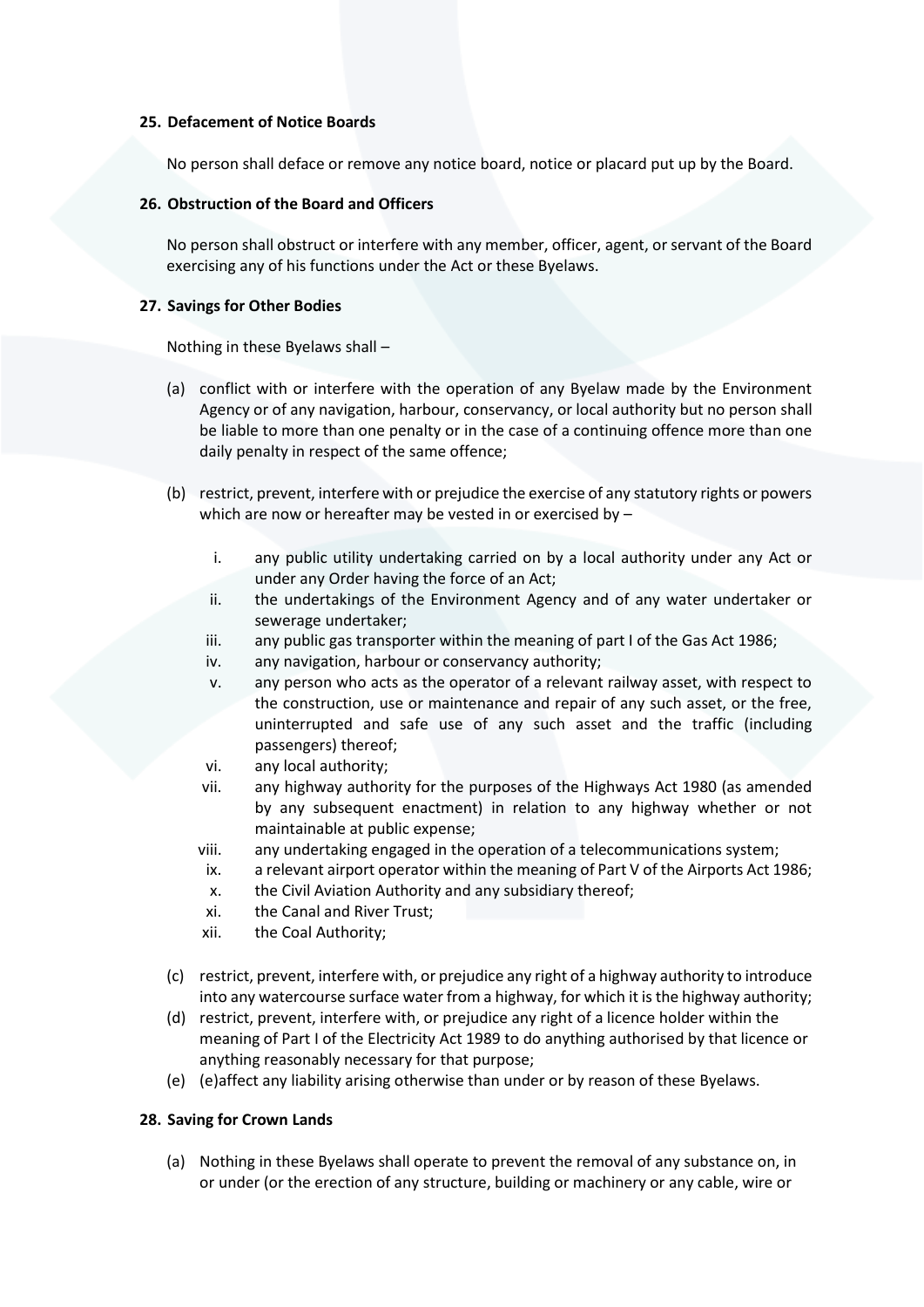pipe on, over or under) lands belonging to Her Majesty in right of the Crown by any person thereunto authorised by the Crown Estate Commissioners.

(b) Nothing contained in any of the foregoing byelaws should be deemed to be or shall operate as a grant by or on behalf of the Crown as owner of the foreshore below high water mark of any estate or interest in or right over such foreshore, or any part thereof, nor shall anything contained in or done under any of the provisions of the foregoing byelaws in any respect prejudice or injuriously affect the rights and interests of the Crown in such foreshore, or prevent the exercise thereon of any public rights or prejudice or injuriously affect any right, power or privilege legally exercisable by any person in over and in respect of the seashore.

# <span id="page-7-0"></span>**29. Arbitration**

- (a) Where by or under any of these Byelaws any person is required by a notice in writing given by the Board to do any work to the satisfaction of the Board or to comply with any directions of the Board, he may within 21 days after the service of such notice on him give to the Board a counter-notice in writing objecting to either the reasonableness of or the necessity for such requirement or directions, and in default of agreement between such person and the Board the dispute shall, when the person upon whom such notice was served is a drainage or local authority be referred to the Secretary of State whose decision shall be final, and in any other case shall be referred to the arbitration of a single arbitrator to be appointed in default of agreement by the President of the Institution of Civil Engineers on the application of either party. Where such a counter notice has been given to the Board the operation of the notice shall be suspended until either agreement has been reached or the dispute has been determined by arbitration in accordance with the provisions of this Byelaw;
- (b) where by or under these Byelaws any person is required by a notice in writing given by the Board to do any work to the satisfaction of the Board or to comply with any directions of the Board and any dispute subsequently arises as to whether such work has been executed or such directions have been complied with, such dispute if it arises between a drainage authority or local authority and the Board shall be ref erred to the Secretary of State whose decision shall be final, and in any other case shall be referred to the arbitration of a single arbitrator to be appointed in default of agreement by the President of the Institution of Civil Engineers on the application of either party;
- (c) where by or under Byelaws 3, 6, 10, 16 or 17 any person is required to refrain from doing any act without the consent of the Board such consent shall not be unreasonably withheld and may be either unconditional or subject to such reasonable conditions as the Board may consider appropriate and where any dispute arises as to whether in such a case the consent of the Board is being unreasonably withheld, or as to whether any conditions subject to which consent is granted are unreasonable, such dispute shall if it arises between a drainage authority or local authority and the Board be referred to the Secretary of State whose decision shall be final, and in any other case such dispute shall be referred to the arbitration of a single arbitrator to be appointed in default of agreement by the President of the Institution of Civil Engineers on the application of either party.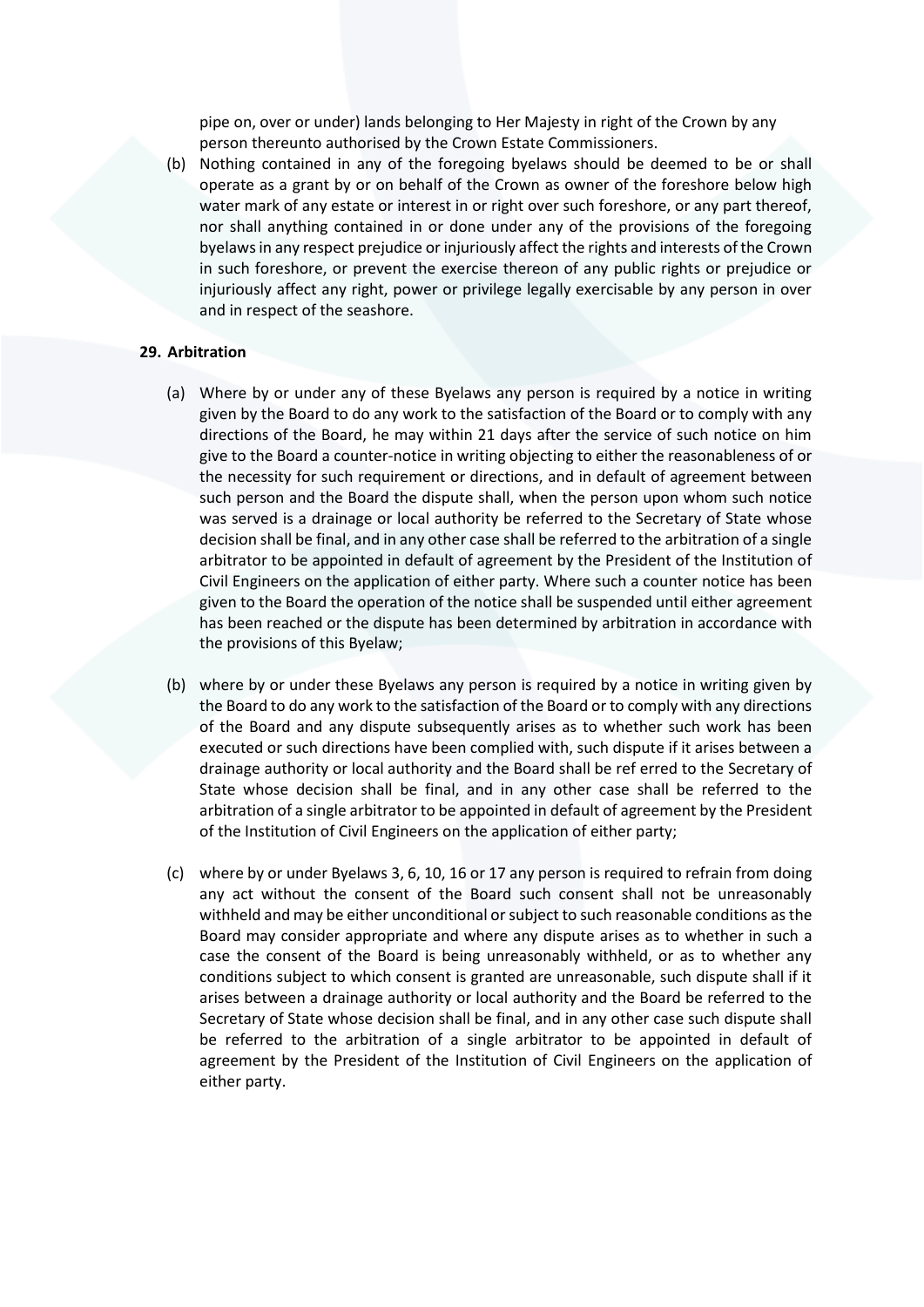# <span id="page-8-0"></span>**30. Notices**

Notices and any other documents required or authorised to be served or given under or by virtue of these Byelaws shall be served or given in the manner prescribed by section 71 of the Act.

# <span id="page-8-1"></span>**31. Limitation**

- (a) Nothing in these Byelaws shall authorise the Board to require any person to do any act, the doing of which is not necessary for securing or furthering one or more of the Purposes or to refrain from doing any act, the doing of which does not affect the environment or adversely affect either the efficient working of the drainage system of the District or the effectiveness of flood risk management within the District.
- (b) If any conflict arises between these Byelaws and
	- i. sections 61A to E of the Land Drainage Act 1991 (which relates to the Board's duties with respect to the environment), or
	- ii. the Conservation of Habitats and Species Regulations 2017, as amended<sup>1</sup>

the said Act and the said Regulations shall prevail.

# <span id="page-8-2"></span>**32. Revocation**

The Byelaws made by the Board on the  $25<sup>th</sup>$  day of July 2013 are hereby revoked.

### <span id="page-8-3"></span>**33. Interpretation**

In these Byelaws, unless the context otherwise requires, the following expressions shall have the meaning hereby respectively assigned to them, that is to say:-

"the Act" means the Land Drainage Act 1991;

"Animal" includes any horse, cattle, sheep, deer, goat, swine, goose or poultry;

"Bank" includes any bank, cross bank, wall or embankment adjoining or confining or constructed for the purpose of or in connection with any watercourse and includes all land between the bank and the low water mark or level of the water in the watercourse as the case may be and where there is no such bank, cross bank, wall or embankment includes the top edge of the batter enclosing the watercourse;

"Board" means the Ouse & Humber Drainage Board;

"Consent of the Board" means the consent of the Board in writing signed by the Clerk for the time being of the Board or other duly authorised officer;

"District" means the area under the jurisdiction of the Board;

"Occupier" means in the case of land not occupied by any tenant or other person the person entitled to the occupation thereof;

<sup>1</sup> SI 2017/1012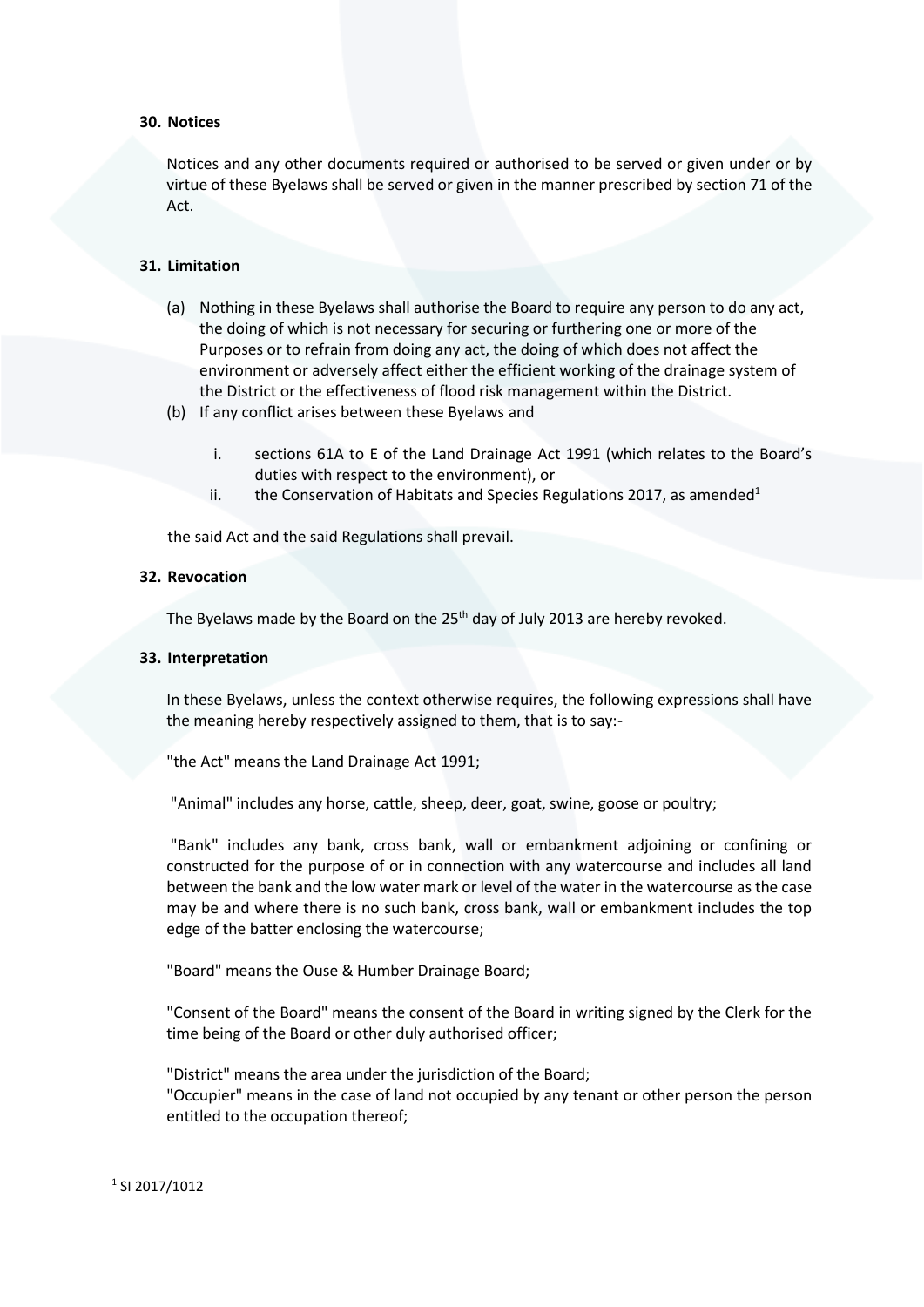"Owner" includes the person defined as such in the Public Health Act 1936;

"Relevant Railway Asset" means

- (a) a network, operated by an "approved operator" within the meaning of section 25 of the Planning Act 2008,
- (b) a station which is operated in connection with the provision of railway services on such a network,

Or

(c) a light maintenance depot

Expressions used in this definition and in the Railways Act 1993 have the same meaning in this definition as they have in that Act, ( "railway" not having its wider meaning) and a network such as is described in (a) above shall not cease to be such a network where it is modified by virtue of having any network added to it or removed from it.

"The Secretary of State" means the Secretary of State for Environment, Food and Rural Affairs.

"Vegetation" means trees, willows, shrubs, weeds, grasses, reeds, rushes or other vegetable growths;

"Vessel" includes any ship, hovercraft (as defined by the Hovercraft Act 1968), lighter, keel, barge, tug, launch, houseboat, pleasure or other boat, aircraft, randan, wherry, skiff, dinghy, shallop, punt, yacht, canoe, raft, float of timber or any other craft whatsoever, and howsoever worked, navigated or propelled;

"Water control structures" means a structure or appliance for introducing water into any watercourse and for controlling or regulating or affecting flow, and includes any sluice, slacker, floodgate, lock, weir, pump or pumping machinery;

and other expressions shall have the same meanings as in the Act.

# **THE COMMON SEAL OF THE OUSE & HUMBER DRAINAGE BOARD was hereunto affixed on the NUMBER DAY OF MONTH AND YEAR**

**in the presence of:**

**Kay West – Chairman of the Board**

**Andrew McLachlan – Clerk to the Board**